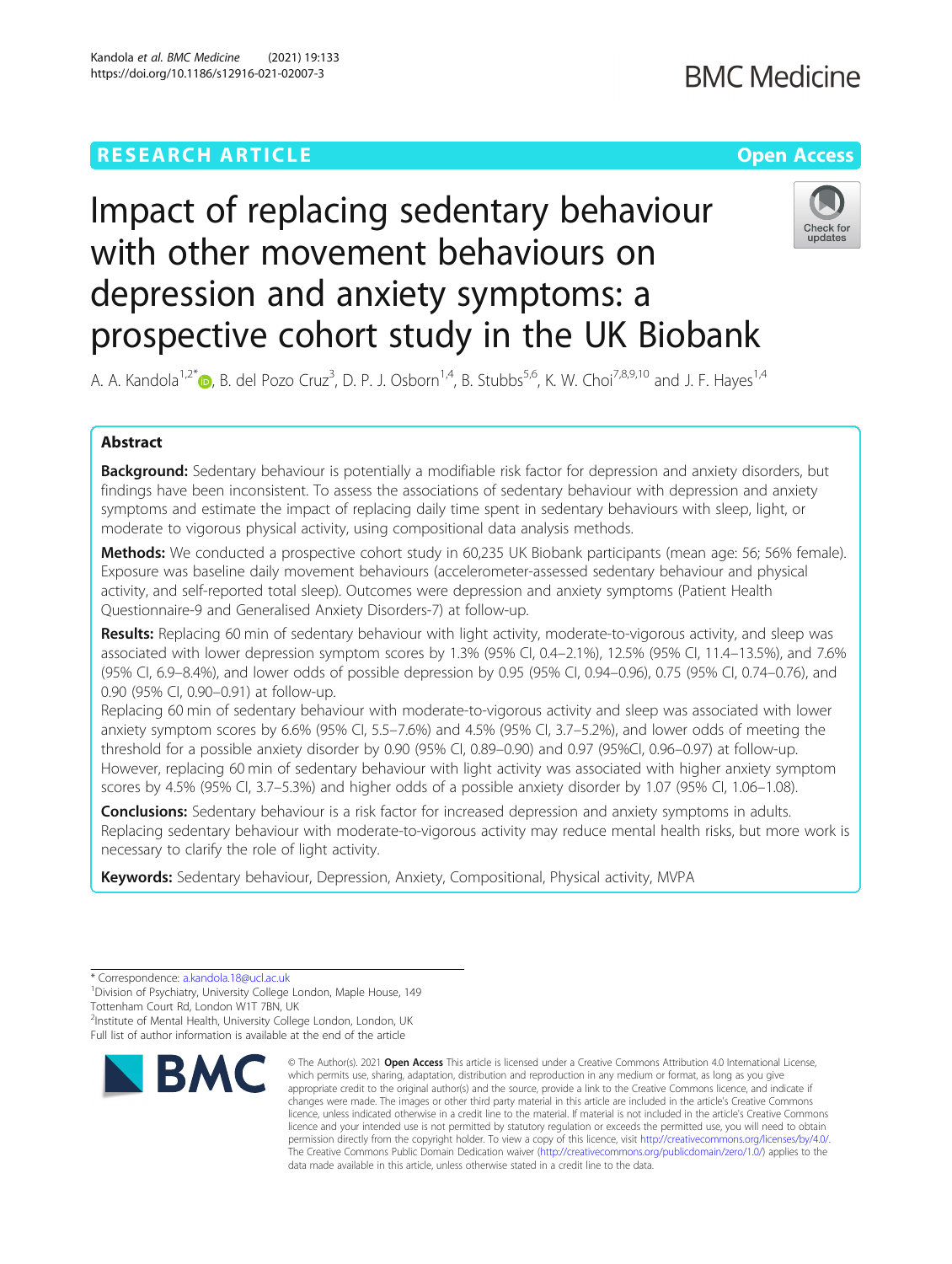# Background

There are currently more than 320 million people living with depression and over 260 million with anxiety disorders worldwide [[1\]](#page-9-0). Depression and anxiety disorders respectively account for the first and sixth most years lost to disability globally [[1\]](#page-9-0). They are associated with elevated physical health risks, premature mortality, and substantial individual, social, and financial burden  $[2-5]$  $[2-5]$  $[2-5]$  $[2-5]$ . Physical activity and sedentary behaviour appear to be associated with the risk of depression and anxiety disorders and are potentially modifiable through targeted interventions [\[6](#page-10-0)–[8](#page-10-0)].

Sedentary behaviour refers to any waking activity while sitting, reclining, or lying with low energy expenditure  $(\leq$ 1.5 metabolic equivalents), such as sitting while watching television or using a computer [[9\]](#page-10-0). Sedentary behaviour levels have risen in recent years [\[10](#page-10-0)–[12](#page-10-0)], typically accounting for 60% of waking time in adults [\[13\]](#page-10-0). Sedentary behaviour is gaining recognition as a risk factor for several long-term conditions independent of physical activity [[14](#page-10-0)–[16\]](#page-10-0). For example, meeting nationally recommended moderate-to-vigorous intensity physical activity guidelines per week do not necessarily ameliorate the health risks of high sedentary behaviour [[17,](#page-10-0) [18\]](#page-10-0).

There is some evidence that high sedentary behaviour is an independent risk factor for depression and anxiety disorders in adults, but findings have been inconsistent [[7,](#page-10-0) [8](#page-10-0), [19](#page-10-0)–[21](#page-10-0)]. Reducing sedentary behaviour is possible through increasing physical activity, which itself is associated with a lower incidence of depression and anxiety disorders [\[6](#page-10-0), [22](#page-10-0), [23](#page-10-0)] and can reduce depression and anxiety symptoms in those with a disorder [\[24](#page-10-0)–[27\]](#page-10-0). However, most studies focus on moderate-to-vigorous forms of activity that typically account for around 4% of waking time in adults  $[13]$ , such as running or cycling. If sedentary behaviour is an independent risk factor for depression and anxiety symptoms, more substantial changes to daily movement patterns may be necessary to mitigate these risks, such as increasing in light-intensity activity.

Inconsistent findings for sedentary behaviour as risk factor for depression and anxiety symptoms could be due to methodological limitations in previous work, including the cross-sectional nature of most studies, use of self-report measures of activity that induce substantial measurement error [[28,](#page-10-0) [29\]](#page-10-0), and focus only on depression outcomes, despite the substantial global burden of anxiety disorders [\[1](#page-9-0)] and their co-morbidity with depression [\[30](#page-10-0)]. Previous studies have also been unable to appropriately account for the co-dependence of sedentary behaviour and physical activity [[31\]](#page-10-0). As time is finite in a day, time spent in sedentary behaviour will necessarily displace time in at least one other behaviour, such as physical activity or sleep. These other behaviours may

also have their own positive or negative effects on mental health that we must consider when estimating the effect of reducing sedentary behaviour. Traditional analytical methods assume these are independent, such that increasing sedentary behaviour time will not influence physical activity or sleep time [\[31](#page-10-0)].

Advances in sedentary behaviour and physical activity research will require the use of novel methodologies for examining movement behaviours within a 24-h cycle, including sleep [\[32](#page-10-0)]. Compositional data analysis is a set of statistical principles and techniques for handling data representing proportions of a finite whole, such as periods of different activities within a day, recently applied to physical activity data  $[31, 33]$  $[31, 33]$  $[31, 33]$  $[31, 33]$ . The method allows the assessment of associations between sedentary behaviour time and depression and anxiety disorders while accounting for all other periods of the day (e.g. physical activity and sleep), and also to estimate the potential impact of replacing sedentary behaviour with other activities.

Only three studies have used composition methods with mental health outcomes, each using cross-sectional designs in small samples [\[34](#page-10-0)–[36\]](#page-10-0). These studies suggest that replacing sedentary behaviour with activity of different intensities could lower mental health risks. Associations between time in sedentary behaviour and mental health may depend on how time in the rest of the day is structured [\[35](#page-10-0)]. Not accounting for this could have contributed to previous studies' inconsistent findings without compositional methods [[7](#page-10-0), [8,](#page-10-0) [19](#page-10-0)–[21](#page-10-0)]. For example, a recent systematic review of 12 prospective studies found that sedentary behaviour was associated with a higher risk of depression, but this was attenuated when adjusting for physical activity [[7\]](#page-10-0). Estimating the potential impact of replacing time in sedentary behaviour for activity of different intensities or sleep on the risk of depression and anxiety disorders would also directly impact public health policy. For example, it would determine the types of activities to promote to replace sedentary behaviour.

There is a lack of prospective studies that use compositional methods to assess mental health outcomes or examine associations between device-measured sedentary behaviour and depression and anxiety disorders. Compositional methods are most suited to analysing data from devices that continuously capture the full spectrum of activity intensities over 24 h. The self-report measures of activity in prior prospective studies are less reliable than devices for estimating sedentary time [[37](#page-10-0), [38\]](#page-10-0) and tend to poorly estimate light-intensity activity, which accounts for most daily movement [[39](#page-11-0)]. To address previous limitations in the field, we conducted a prospective cohort study to (1) determine how accelerometer-derived sedentary behaviour is associated with depression and anxiety symptoms while accounting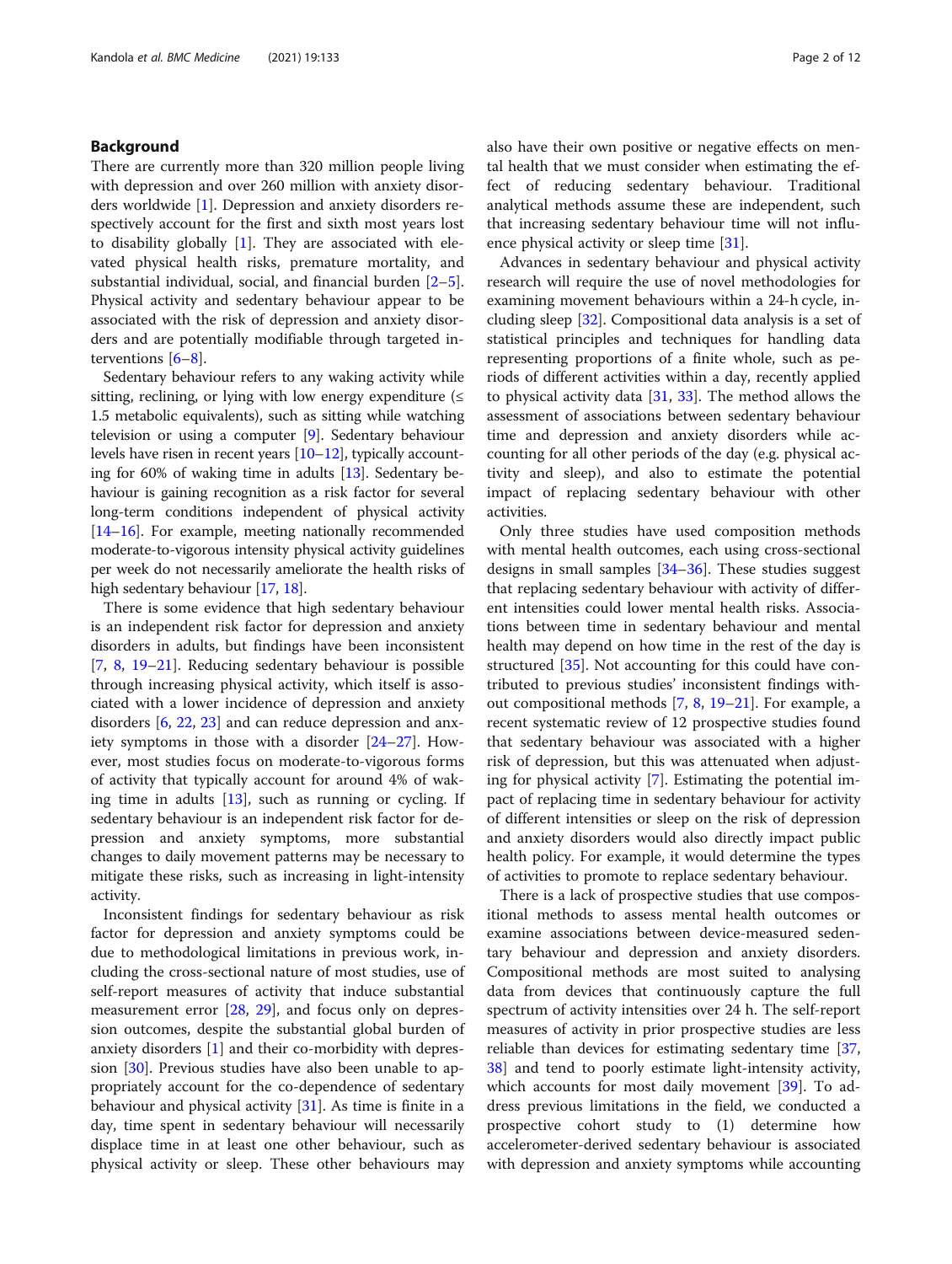for physical activity and sleep in a 24-h period and (2) estimate the effect of replacing daily sedentary time with other movement behaviours (sleep, light, and moderateto-vigorous activity) on the depression and anxiety symptoms.

# Methods

# Participants

We used data from the UK Biobank, a prospective cohort study of 502,682 participants (5.5% response rate) aged 40 to 69 years recruited from the general population of England, Scotland, and Wales, between April 2006 and December 2010 [\[40\]](#page-11-0). The Biobank study recruited participants in accordance with its aims of assessing disease in middle-to-older aged adults, with sample sizes based on statistical power calculations showing that at least 5000 to 10,000 cases of any condition would be necessary to reliably detect exposure-outcome associations with 1.3 to 1.5 odds ratios and around 20,000 for associations with at least 2.0 odds ratios [[41](#page-11-0)]. At baseline, participants completed various questionnaires, physical measures, imaging, genetic, and biological assessments in 22 research centres across the UK [\[42](#page-11-0)]. Participants who provided a valid e-mail address at baseline, 236,507 (47.1%) were invited to wear an accelerometer for seven days between February 2013 and December 2015. Researchers chose participant e-mail addresses at random, except for those in the North West region, to avoid overburdening participants who had already been recruited into trials for other new projects. A total of 103,706 participants (20.6%) agreed to wear the accelerometer, and 99,608 provided sufficient quality data for analysis  $[43]$  $[43]$ . Our study includes a complete case analysis of participants with full accelerometer (exposure) and covariate data at baseline and Patient Health Questionnaire-9 (PHQ-9) and Generalised Anxiety Disorder-7 (GAD-7) (outcomes) at follow-up in 2017 (n = 60,235). A flowchart of participants in this study is available in the Supplementary materials (Figure [1](#page-9-0) of the Supplementary Materials).

#### Outcomes: depression and anxiety symptoms

Depression and anxiety symptoms were measured at follow-up using full PHQ-9 and GAD-7 scales. The PHQ-9 is a well-validated, 9-item screening tool for depressive symptoms  $[44]$  $[44]$ , with scores ranging from 0 to 27. The GAD-7 is a 7-item scale that is a validated screening tool for symptoms of generalised anxiety disorders, with scores ranging from 0 to 21 [\[45](#page-11-0)]. For both scales, we used continuous symptom scores as our primary outcome more closely represent the reality of how mental health symptoms manifest on a continuum and to maximise statistical power [\[46](#page-11-0)]. We also estimated possible cases of depression and anxiety disorders at follow-up using established cutoff scores (scores  $\geq$  10) [\[44](#page-11-0), [45](#page-11-0)].

# Exposures: daily movement behaviours

Daily movement behaviours were categorised as sedentary behaviour, light activity, moderate-to-vigorous activity, and sleep. Axivity AX3 triaxial accelerometers were worn on the wrist to estimate physical activity and sedentary behaviour. We describe the protocols for collecting and processing this data in the Supplementary Materials (Methods 1). We followed protocols of previous studies [\[47](#page-11-0)–[49\]](#page-11-0) to define sedentary behaviour, light, and moderate-to-vigorous activity over 5-s epochs as averaged Euclidean Norm Minus One values of  $\leq 30$  millig (minus self-reported sleep duration),  $>$  30 milli-g and  $<$  125 milli-g and  $\ge$  125 milli-g, respectively. We calculated the average daily time at each intensity across the recording period per participant. We derived the sleep duration variable from a touchscreen questionnaire that participants completed at baseline. The questionnaire asked: "About how many hours sleep do you get in every 24 hours? (please include naps)". The questionnaire automatically rejected responses of less than 1 or over 23 and asked participants to confirm responses of < 3 or > 12. We subtracted total daily sleep time from the daily sedentary behaviour, which was included in the model with light activity, and moderate-to-vigorous activity time to make up the full 24 h.

# Covariates

We selected possible confounding variables based on our understanding of the possible causal structure of our proposed exposure-outcome association from discussions between co-authors and previous literature [\[50](#page-11-0)]. We used directed acyclic graphs (DAGs) to outline causal associations between movement behaviours, depression and anxiety symptoms, and possible confounding variables (see Figure [2](#page-9-0) of the Supplementary Materials). Using the DAG, we identified several confounding variables that require statistical adjustment in our models to block backdoor exposure-outcome pathways and more closely approximate a direct effect of movement on depression and anxiety symptoms (for more information on structural definitions of confounding, see [\[51](#page-11-0)]). The confounding variables for this analysis included: age, sex, socioeconomic position (household income of < £18,000, £18,000 to £30,999, £31,000 to £51,999, £52,000 to £100,000, and > £100,0000), smoking status (current, former, or never), baseline depression and anxiety symptom scores, education (degree, A/ AS-level, O-level/GCSE, CSE, NVQ/HND/HNC, other qualifications, none), chronic illness (self-reported yes or no), and diet (portions of fruit and vegetables per day). We did not adjust for body mass index as it may be on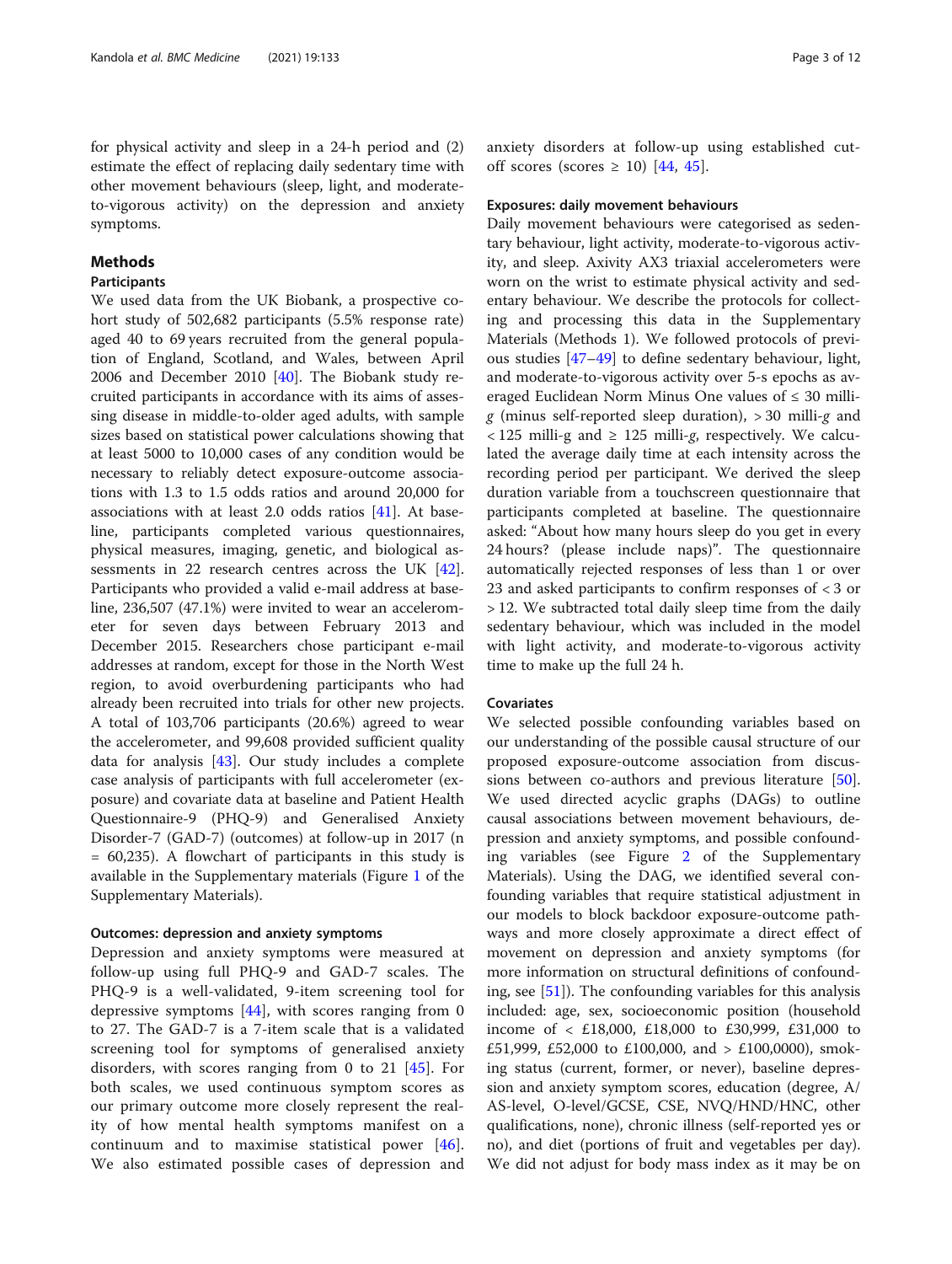the causal pathway between movement and depressive and anxiety symptoms.

Baseline depression and anxiety were measured with a short version of the PHQ-9, a PHQ-4  $[44]$  $[44]$  $[44]$ . Three questions covered core features of depression (low mood, anhedonia, and lethargy), and the fourth was adapted to measure tenseness, a common feature of anxiety disorders. Participants responded on a four-point Likert scale from 0 (not at all) to 3 (nearly every day). Scores ranged from 0 to 12, in which higher scores indicated more severe symptoms. Ultra-brief adaptations of the PHQ-9 have good agreement with full scales of depression and anxiety symptoms  $[52]$  $[52]$ . In a representative, non-clinical sample of middle-aged adults ( $n = 5003$ ), the PHQ-4 showed good internal consistency (Cronbach's alpha = 0.82), factorial and structural validity. Our a priori DAGs suggested that adjustment for these variables would be necessary to estimate causal associations between movement behaviours on depression and anxiety symptoms.

# Analysis

We reported all descriptive variables using arithmetic means and standard deviations for normal distributions and medians and interquartile ranges for non-normal distributions. We also used geometric means to describe the daily physical activity, sedentary, and sleep time, which is a measure of central tendency that accounts for the compositional nature of the variables [[53](#page-11-0)].

The main analysis used compositional data analysis (described below) to examine associations between sedentary behaviour and depression and anxiety symptoms scores while accounting for physical activity and sleep (aim 1). Within this analysis, we estimate how replacing sedentary time with sleep, light, or moderate-to-vigorous activity affects future depression and anxiety symptoms scores (aim 2).

# Main analysis

Detailed descriptions of compositional analysis approaches to physical activity data are available elsewhere [[33\]](#page-10-0), and we provide a brief description in the Supplementary Materials (Methods 2).

Each exposure of interest in our analysis is a composition of average daily sleep, sedentary behaviour, light, and moderate-to-vigorous activity across the recording period, which we normalised to the proportion of 1440 min  $[33]$ , the total time in a day. We used a pivot coordinate approach whereby we calculated a set of three isometric log-ratio coordinates per participant that represents their total relative time in each movement behaviour per day. The first (pivot) coordinate represents daily sedentary relative to the geometric mean of all other daily movement behaviours, i.e., sleep, light, and moderate-to-vigorous activity:

$$
\sqrt{\frac{3}{4}} \ln \frac{\text{sedentary behaviour}}{(\text{sleep.light.moderate to vigorous activity})}
$$

ffiffiffi

The other two log-ratio coordinates contain relative information representing the remaining time in a participant's total daily composition, i.e., sleep over light and moderate-to-vigorous and light over moderate-tovigorous activity. We entered these sets of coordinates as our exposure variables into the regression models with either one of the two primary outcomes (depression or anxiety). This provides a base model that allowed us to assess the overall associations of sedentary behaviour with depression and anxiety symptoms scores while accounting for all other movement behaviours in the day (aim 1). We used negative binomial regressions for these base models due to the right skew distribution and overdispersion of the mental health outcomes (see Figures [3](#page-9-0) and [4](#page-9-0) of the Supplementary Materials).

To then estimate the effect of replacing sedentary behaviour with other behaviours on depression and anxiety symptom scores (aim 2), we used a change-matrix ap-proach described in detail elsewhere [[33\]](#page-10-0). The base model's coefficients represent the estimated effect on depression and anxiety symptom scores when sedentary behaviour (numerator) changes relative to the geometric mean of all other time-use variables (denominator). The change-matrix procedure uses these base model coefficients to simulate different scenarios, such that we can theoretically reduce time in sedentary behaviour and increase time in either sleep, light, or moderate-tovigorous activity isometrically to estimate the possible effect on depression or anxiety. We use the term theoretical replacements as the estimates are based on simulations rather than actual changes in movement behaviours in the data. We examined how theoretically replacing 1 to 60 min of sedentary behaviour with the other behaviours was associated with depression and anxiety symptom scores, using coefficients from the base model. We estimated replacements up to 60 min to align with previous studies using compositional methods with mental health outcomes [[35\]](#page-10-0). It is possible to estimate replacements of up to 1440 min, but substantial reductions in daily sedentary behaviour are less plausible in the population.

To aid interpretation of the final models, we backtransformed all log-ratio coordinates into the original units so that model coefficients represent changes in minutes per day of each movement behaviour. We presented the outputs of all negative binomial regression models as percentage changes in PHQ-9 and GAD-7 scores. We also ran logistic models using the same exposure and confounding variables, with the dichotomized outcome variables indicating new cases of either depression or anxiety (a score of  $\geq 10$  on the PHQ-9 or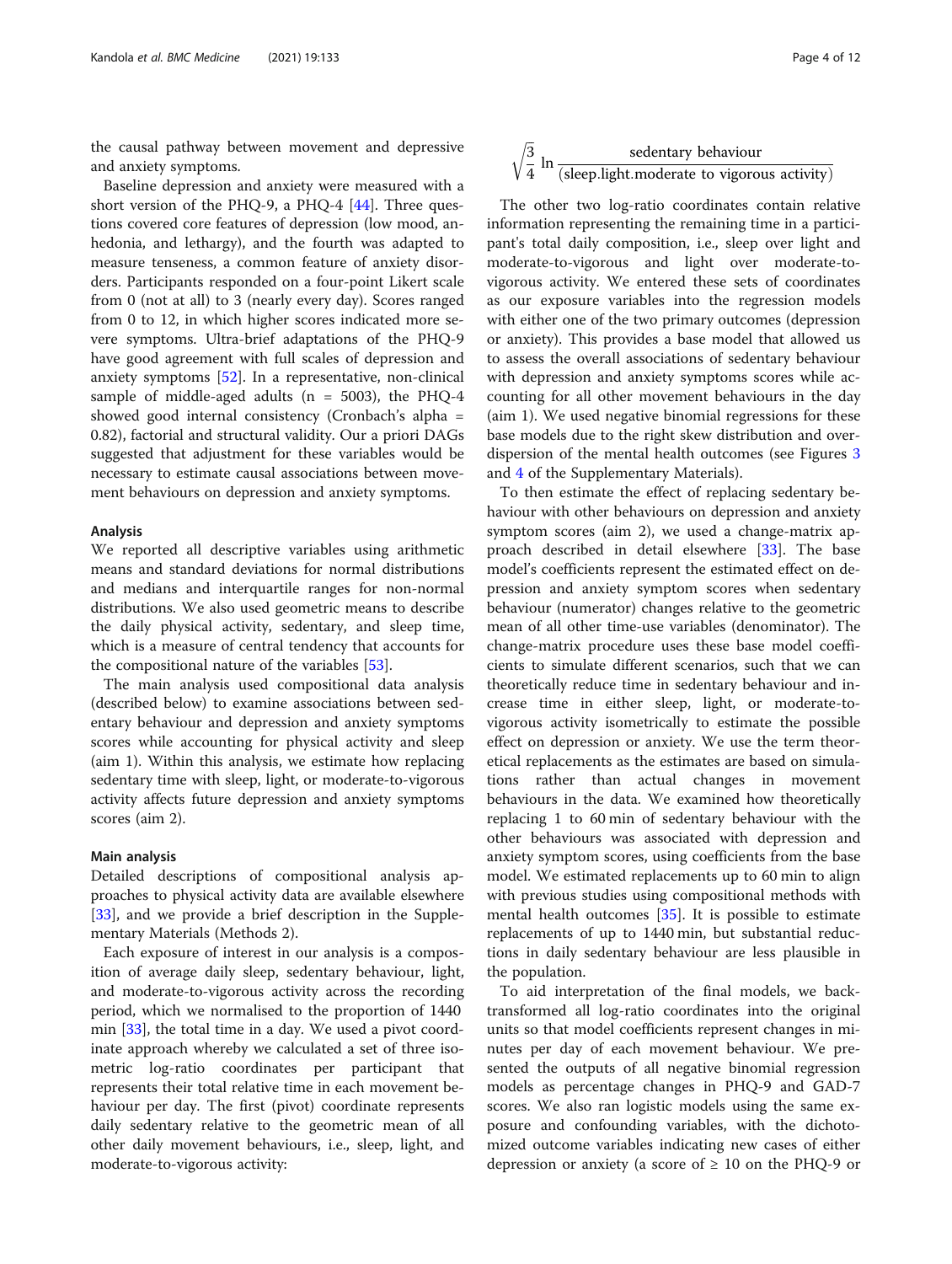GAD-7). Fully-adjusted models included all confounding variables that we describe above.

# Sensitivity analysis

We ran sensitivity analyses to test the robustness of our findings and alternative explanations. We repeated the main analysis and excluded all participants with a selfreported history of depression or anxiety to further reduce the risk of reverse causation. To estimate the plausibility of bias from unmeasured and residual confounding, we also calculated e-values for our main findings [[54](#page-11-0)]. The evalue estimates the strength of an unmeasured confounding variable would require to nullify the observed associations between our exposure and outcomes while accounting for all measured covariates [[55](#page-11-0)].

All analyses were conducted in Stata 15 and R (version 4.0.0) using the Compositions [\[56\]](#page-11-0) and zCompositions [[57\]](#page-11-0) packages.

# Results

# Participants

The sample included 60,235 participants with complete exposure, outcome, and covariate data in the main analysis. Around 3774 (6.2%) participants met the PHQ-9 threshold for possible depression and 2216 (3.7%) for the GAD-7 threshold for possible anxiety, and 4096 (6.8%) met the criteria for both at follow-up, 2 years after baseline. Table [1](#page-5-0) contains baseline characteristics for our subsample of participants  $(n = 60,235)$  and the remaining UK Biobank sample (n = 442,587).

# Main analysis

In fully-adjusted base models, baseline time in sedentary behaviour was positively associated with depression ( $\beta$  = 0.49, 95% CI, 0.44–0.54,  $p < 0.001$ ) and anxiety (β = 0.37, 95% CI, 0.31–0.44,  $p < 0.001$ ) symptom scores at followup while accounting for time in light, moderate-tovigorous activity, and sleep over 24 h (see Table 1 of the Supplementary Materials). Figure [1](#page-6-0) shows the estimated effect on depressive symptom scores of potentially replacing sedentary behaviour with between 1 and 60 min of light, moderate-to-vigorous activity, or sleep. Replacing a total of 60 min of sedentary behaviour with 60 min of light activity, moderate-to-vigorous activity, and sleep in 24 h was associated with lower depression symptom scores by 1.3% (95% CI, 0.4–2.1%), 12.5% (95% CI, 11.4–13.5%), and 7.6% (95% CI, 6.9–8.4%), respectively.

In logistic models, potentially replacing 60 min of sedentary behaviour with 60 min of light, moderate-tovigorous activity, and sleep in a 24-h period was associated with lower odds of possible depression,  $OR = 0.95$  $(95\% \text{ CI}, 0.94-0.96), \text{ OR } = 0.75 \ (95\% \text{ CI}, 0.74-0.76), \text{ and}$ OR = 0.90 (95% CI, 0.90–0.91), respectively.

Figure [2](#page-7-0) shows the estimated effect of replacing sedentary behaviour with activity or sleep on anxiety symptom scores. Replacing 60 min of sedentary behaviour with moderate-to-vigorous activity and sleep was associated with lower anxiety symptom scores by 6.6% (95% CI, 5.5–7.6%), and 4.5% (95% CI, 3.7–5.2%), while replacing with light activity was associated with higher anxiety symptom scores by 4.5% (95% CI, 3.7–5.3%).

In logistic models, replacing 60 min of sedentary behaviour with moderate-to-vigorous activity or sleep was associated with lower odds of possible anxiety by 0.90 (95% CI, 0.89–0.90) and 0.97 (95% CI, 0.96–0.97), while replacing with light activity was associated with higher odds by 1.07 (95% CI, 1.06–1.08).

# Sensitivity analysis

When we excluded participants with a history of depression or anxiety in our sample and reran the fully adjusted models in a sample of 39,973 (66% of our subsample) participants with complete data. The results were consistent with the findings of our main analysis and are presented in the Supplementary Materials (Results 1). The e-values indicate that our main findings are unlikely to be nullified by an unmeasured confounding variable and are presented in the Supplementary Materials (Results 2).

# **Discussion**

# Main findings

This study is the first to use compositional methods to examine prospective associations between 24-h movement behaviours and depression and anxiety symptoms in the population. We found that daily sedentary behaviour time at baseline was positively associated with depression and anxiety symptom scores at follow up. Theoretically replacing periods of daily sedentary behaviour with light, moderate-to-vigorous activity, or sleep at baseline was associated with lower depressive symptom scores at follow-up. Replacing sedentary behaviour with moderate-to-vigorous activity or sleep was also associated with lower anxiety symptom scores. We found that the most substantial estimated changes occurred when replacing sedentary behaviour with moderate-tovigorous activity, where 60 min of replaced time resulted in 13% lower depression symptoms scores and 7% lower anxiety symptom scores.

Our findings indicate that sedentary behaviour is a possible risk factor for depression and anxiety disorders, which aligns with findings from several smaller studies that use self-report activity measures [\[7](#page-10-0), [8](#page-10-0), [19](#page-10-0)–[21](#page-10-0)]. Recent meta-analyses have found no evidence of an association between sedentary behaviour and depression after adjusting for physical activity using standard methods (relative risk ratio = 1.03, 95% CI = 0.90–1.18, n = 4) [\[7](#page-10-0)].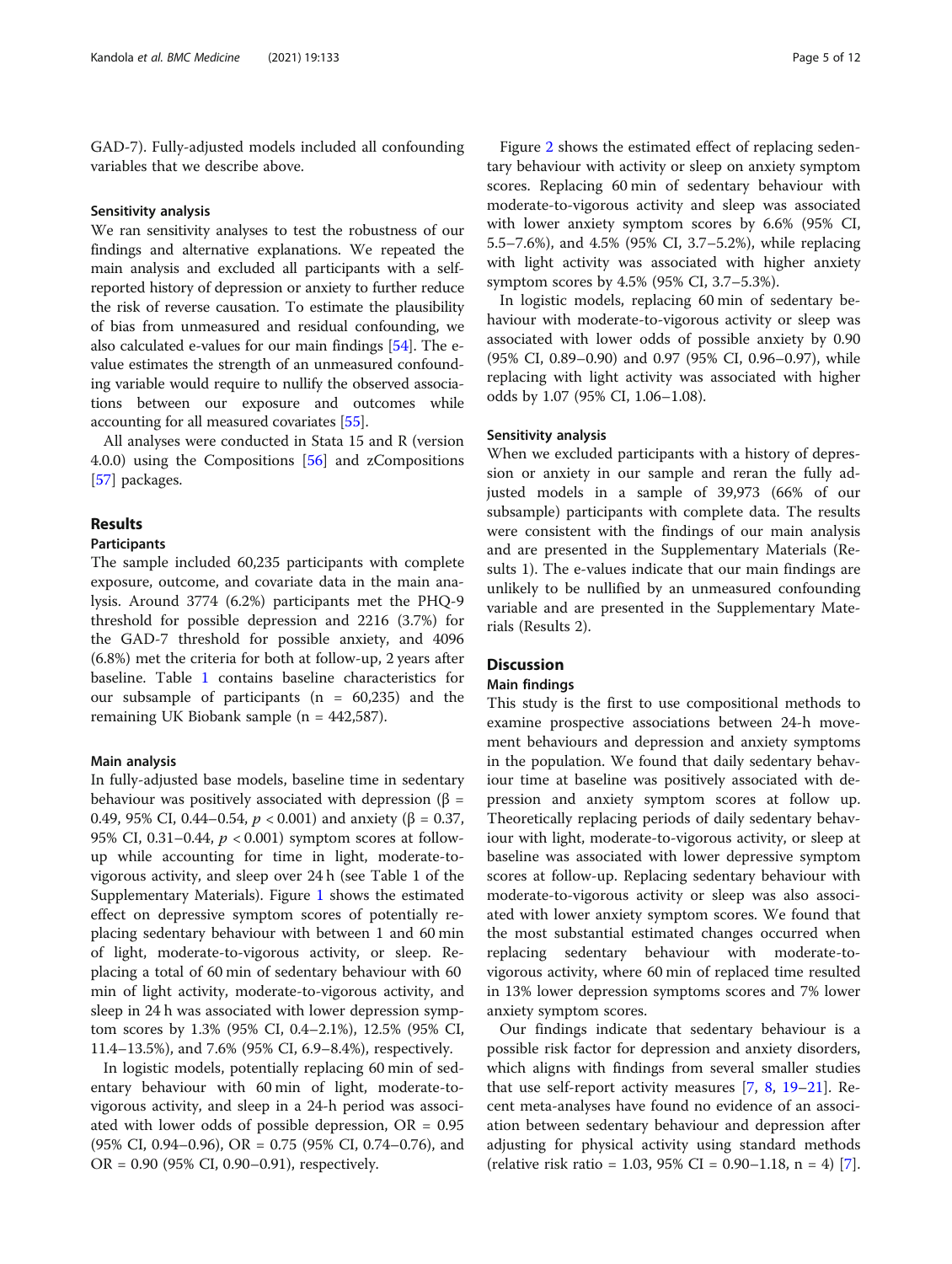# <span id="page-5-0"></span>Table 1 Baseline characteristics for included and remaining UK Biobank sample

| Characteristic                                                    | Included ( $n = 60,235$ ) | Remaining sample ( $n = 442,278$ ) |
|-------------------------------------------------------------------|---------------------------|------------------------------------|
| Age, mean (SD)                                                    | 55.9 (7.7)                | 56.6 $(8.1)$                       |
| Sex                                                               |                           |                                    |
| Female                                                            | 33,739 (56%)              | 239,649 (54%)                      |
| Male                                                              | 26,496 (44%)              | 202,629 (46%)                      |
| Ethnicity                                                         |                           |                                    |
| White                                                             | 58,649 (98%)              | 414,054 (94%)                      |
| Mixed                                                             | 282 (0.5%)                | 2676 (0.6%)                        |
| South Asian                                                       | 409 (0.7%)                | 9473 (2.2%)                        |
| Black                                                             | 373 (0.6%)                | 7688 (1.7%)                        |
| Chinese                                                           | 108 (0.2%)                | 1466 (0.3%)                        |
| Other                                                             | 281 (0.5%)                | 4277 (1.0%)                        |
| Household income                                                  |                           |                                    |
| Less than 18,000                                                  | 8102 (13%)                | 89,100 (24%)                       |
| 18,000 to 30,999                                                  | 14,200 (24%)              | 93,977 (26%)                       |
| 31,000 to 51,999                                                  | 17,402 (29%)              | 93,371 (26%)                       |
| 52,000 to 100,000                                                 | 15,745 (26%)              | 70,522 (19%)                       |
| Greater than 100,000                                              | 4786 (7.9%)               | 18,144 (5.0%)                      |
| Education                                                         |                           |                                    |
| College or University degree                                      | 28,844 (48%)              | 132,321 (31%)                      |
| A levels/AS levels or equivalent                                  | 8237 (14%)                | 47,086 (11%)                       |
| O levels/GCSEs or equivalent                                      | 11,533 (19%)              | 93,666 (22%)                       |
| CSES or equivalent                                                | 2036 (3.4%)               | 24,851 (5.8%)                      |
| NVQ or HND or HNC or equivalent                                   | 2962 (4.9%)               | 29,767 (6.9%)                      |
| Other professional qualifications e.g., nursing, teaching         | 2950 (4.9%)               | 22,854 (5.3%)                      |
| None                                                              | 3673 (6.1%)               | 81,600 (19%)                       |
| Smoking status                                                    |                           |                                    |
| Never                                                             | 34,847 (58%)              | 238,678 (54%)                      |
| Previous                                                          | 21,436 (36%)              | 151,624 (35%)                      |
| Current                                                           | 3952 (6.6%)               | 49,027 (11%)                       |
| BMI, mean (SD)                                                    | 26.6 (4.5)                | 27.6 (4.8)                         |
| Long-term physical illness                                        |                           |                                    |
| Do not know                                                       | 962 (1.6%)                | 10,425 (2.4%)                      |
| No                                                                | 43,003 (71%)              | 286,253 (65%)                      |
| Yes                                                               | 16,270 (27%)              | 143,630 (33%)                      |
| Diet                                                              | 4.94 (2.48)               | 4.88 (2.80)                        |
| Baseline depression and anxiety symptoms, mean (SD)               | 1.34(1.80)                | 1.64(2.11)                         |
| Parental depression                                               |                           |                                    |
| No                                                                | 54,430 (90%)              | 383,357 (91%)                      |
| Yes                                                               | 5805 (9.6%)               | 36,752 (8.7%)                      |
| Daily sedentary behaviour, arithmetic mean minutes (SD)           | 647.8 (99.2)              |                                    |
| Daily light activity, mean arithmetic minutes (SD)                | 292.4 (62.7)              |                                    |
| Daily moderate-to-vigorous arithmetic activity, mean minutes (SD) | 65.1 (37.1)               |                                    |
| Daily sleep, arithmetic mean minutes (SD)                         | 434.8 (58.4)              |                                    |
| Sedentary behaviour, geometric mean                               | 0.45                      |                                    |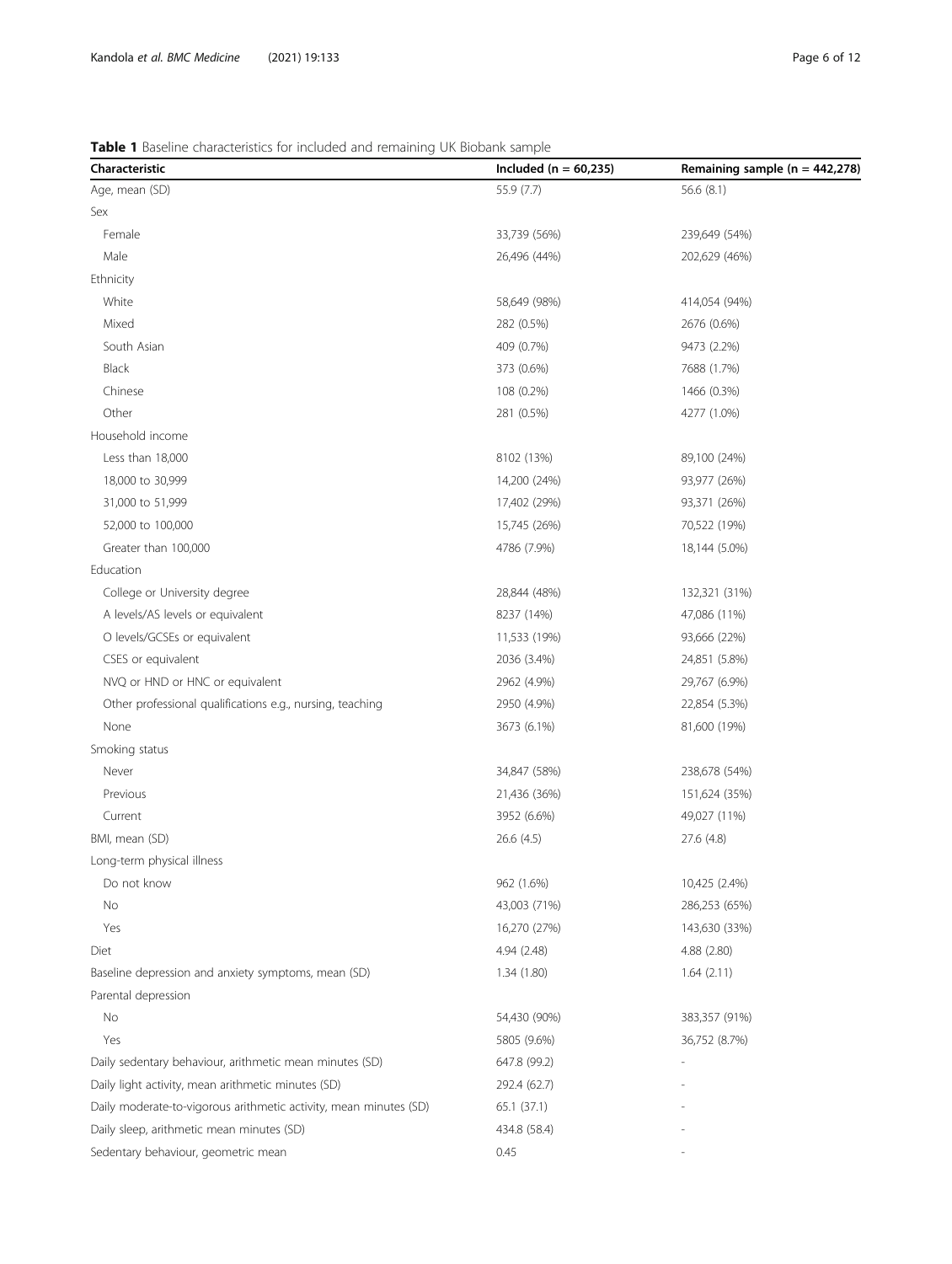| <b>TWARD T</b> Dasching characteristics for inicialized and remaining on biobarm sample (continued) |                           |                                    |  |
|-----------------------------------------------------------------------------------------------------|---------------------------|------------------------------------|--|
| Characteristic                                                                                      | Included ( $n = 60.235$ ) | Remaining sample ( $n = 442,278$ ) |  |
| Light activity, geometric mean                                                                      | 0.20                      |                                    |  |
| Moderate-to-vigorous activity, geometric mean                                                       | 0.05                      |                                    |  |
| Sleep, geometric mean                                                                               | 0.30                      |                                    |  |
|                                                                                                     |                           |                                    |  |

<span id="page-6-0"></span>**Table 1** Baseline characteristics for included and remaining UK Biobank sample (Continued)

SD standard deviation, BMI body mass index

However, we show that the association holds when using compositional methods to account for physical activity and sleep over 24 h.

We also modelled replacement effects to provide more realistic estimates of how reducing daily sedentary behaviour time might affect depression and anxiety symptom scores by considering possible replacements. For example, one recent meta-analysis found that high sedentary behaviour is associated with a 1.10 (95% CI, 1.03– 1.19) higher risk of depression than low sedentary behaviour [\[7](#page-10-0)]. Another meta-analysis found that high total physical activity volume was associated with 0.83 (95% CI, 0.79–0.88) lower odds of depression than low total physical activity [[6\]](#page-10-0), whereas our results demonstrate the importance of considering how the time is replaced as reducing daily sedentary behaviour by an hour was associated with a larger effect size (OR =  $0.75$ ) when replaced with moderate-to-vigorous activity and smaller effect size (OR =  $0.95$ ) for light activity. These results also align with other studies indicating a potentially beneficial impact of light activity on depressive symptoms in adults [\[58\]](#page-11-0) and adolescents [[59](#page-11-0)]. Replacing sedentary behaviour with activity could influence depressive symptoms through various mechanisms, such as modulating neuroplasticity, reducing inflammation, and promoting self-esteem [\[60](#page-11-0)].

We also found novel evidence that potentially replacing sedentary behaviour with moderate-to-vigorous activity, or sleep was associated with a lower risk of anxiety symptom scores. However, replacing sedentary behaviour with light activity was associated with a higher risk of anxiety symptom scores. The finding is discordant with some previous studies that suggest broad increases in total physical activity volume may reduce the risk of anxiety disorders [\[22,](#page-10-0) [61](#page-11-0)]. The discrepancy could be due to the use of devices that can better estimate light activity than previous studies that have used selfreport measures [[62\]](#page-11-0). Light activity could capture restlessness, a common symptom of anxiety disorders that may contribute to this finding.

# Strengths and limitations

We took steps to reduce the risk of several sources of bias in this study. To the best of our knowledge, the UK Biobank is the world's largest prospective cohort with accelerometer data. This sample size reduces some bias from random variability. The use of accelerometers that capture activity across the entire intensity spectrum,

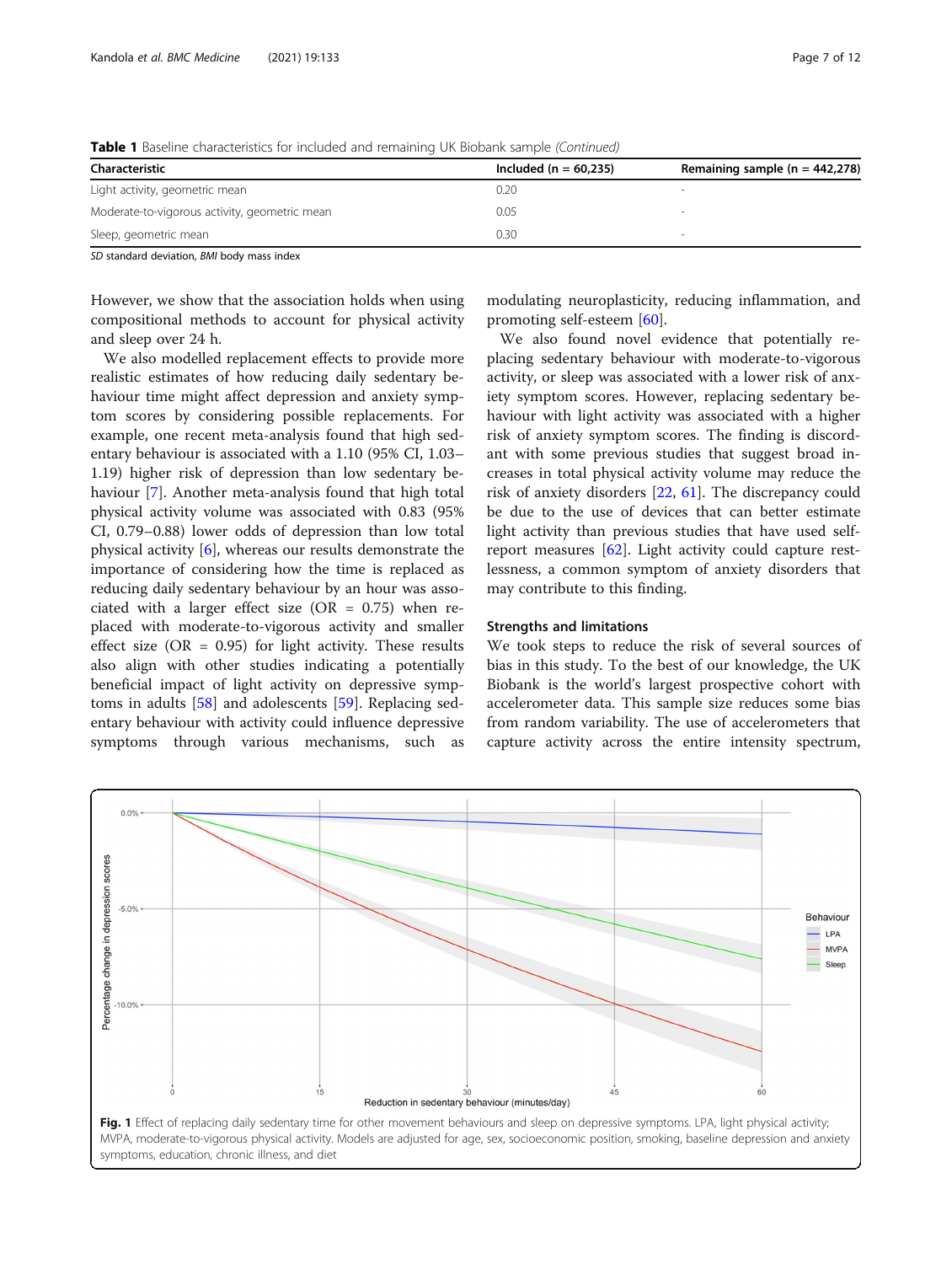<span id="page-7-0"></span>

instead of self-report activity measures, should have lowered systematic bias due to measurement error. The use of e-values allowed us to assess the risk of bias from unmeasured confounding. We reduced the risk of reverse causation through a longitudinal design adjusting for symptoms at baseline and including a sensitivity analysis that excluded all participants with any history of depression or anxiety. We also used a compositional approach that allowed us to assess associations between sedentary behaviour and mental health while appropriately accounting for time spent in the rest of the day. The method also supports the estimation of replacement effects, which accounts for the co-dependent nature of time in different movement behaviours throughout the day and provides a more realistic representation of how reducing sedentary behaviour would occur. The a priori use of DAGs to inform our models, a comprehensive selection of variables available in the UK Biobank, and sensitivity analyses to explore alternative hypotheses improved our ability to estimate causal associations.

There were also several limitations to the study, including the possibility of selection bias. Only 5% of participants invited to join the UK Biobank were recruited, increasing the risk of selection bias in the sample. The full Biobank cohort is comparable to the general population across several sociodemographic and health factors [[40,](#page-11-0) [63](#page-11-0)] but is healthier by other measures, such as smoking, obesity, or alcohol use [\[64](#page-11-0)]. The sample only includes middle-to-older-aged adults, and our results could only be generalisable to this demographic. Representativeness is a major issue for estimating prevalence, which was not the aim of our analysis. But there are also situations where participant selection and adjustments

can induce collider bias, where two variables (e.g. exposure and outcome) can independently cause a third collider variable (e.g. participation in the study), and conditioning on the collider variable can distort associations between them [\[65](#page-11-0)]. Some recent studies have found representativeness issues in the UK Biobank can affect associations of lifestyle factors and mortality outcomes [[66,](#page-11-0) [67](#page-11-0)].

The risk of bias by this mechanism is unclear as physical activity (our exposure) and depression and anxiety (our outcomes) estimates in the UK Biobank are similar to other nationally representative samples, such as the Health Survey for England and so appear unrelated to participation  $[63, 68, 69]$  $[63, 68, 69]$  $[63, 68, 69]$  $[63, 68, 69]$  $[63, 68, 69]$  $[63, 68, 69]$  $[63, 68, 69]$ . In our subsample, there were around 6.2% possible cases of depression and 3.7% for anxiety. These figures are comparable with nationally representative data suggesting a prevalence of 4.2% and 6.1% for depression and generalised anxiety disorders in middle-to-older adults from the Adult Psychiatric and Morbidity Survey [\[70](#page-11-0)]. However, the comparison of physical activity data uses self-reported measures as there is a lack of nationally representative device-based estimates of this data for the UK. In our subsample, the mean daily time in moderate-to-vigorous physical activity was 65.1 min, which is higher than accelerometerbased estimates from middle-aged adults in the 1970 British Cohort Study of 50.4 (men) and 51.6 (women) minutes per day [[71](#page-11-0)]. However, direct comparisons are challenging as the cohort uses a thigh-worn accelerometer with different properties to the wrist-worn accelerometer in our sample.

The e-values indicate that the risk of unmeasured confounding nullifying our main findings is low, but it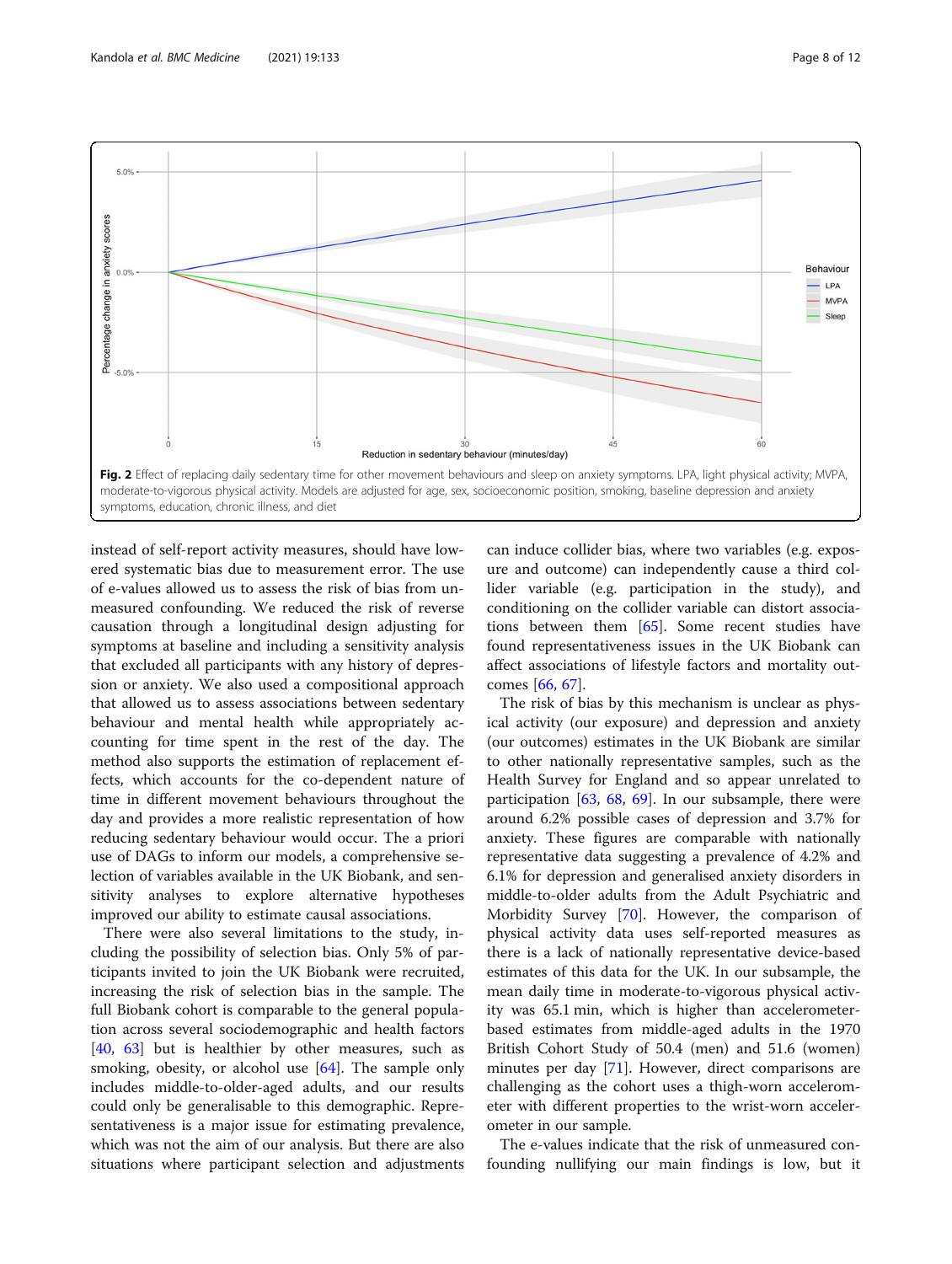remains possible that several unmeasured confounding variables accumulate to have this effect. Despite our steps to reduce the risk of reverse causation, there could still be bias from measurement error of baseline symptoms. The baseline depression and anxiety symptoms measure also use a composite score, restricting our ability to estimate the incidence of possible cases for each condition at baseline. Sleep disturbances are also symptoms of depression and anxiety disorders, which may confound estimates of replacing sedentary behaviour with sleep. We only included measures of sleep duration, but sleep quality or the timing of sleep are other relevant factors to consider for mental health. The sleep variable was also from a self-reported measure, which may be subject to greater measurement error than the accelerometer data. However, gold-standard sleep measures are impractical for large-scale studies, such as direct observation and polysomnography, and self-reported sleep measures are common in other compositional studies [[33,](#page-10-0) [35](#page-10-0), [36\]](#page-10-0). Novel methods for estimating sleep using accelerometer data only are promising but still require further validation for large-scale studies [[72](#page-11-0), [73](#page-11-0)].

Advancing sedentary behaviour and physical activity research requires a shift to understanding behaviours within a 24-h cycle that includes sleep [[32\]](#page-10-0), and improved data collection methods suitable for large-scale research will continue to develop. While the use of accelerometers is a strength of this study, wrist-worn devices could misclassify some sedentary behaviours, such as standing [[28\]](#page-10-0). Thigh or hip-worn devices are a useful option for assessing sedentary behaviour, but rare in large cohort studies. There is also mixed evidence as to whether a 7-day measurement of activity is representative of a typical week for most adults [\[74,](#page-11-0) [75](#page-11-0)]. People wearing accelerometers may increase their activity during the study period, which could underestimate the true association between activity and depression and anxiety symptoms here. Accelerometers also provide no contextual information about the movement that could modify its association with depression and anxiety symptoms. For example, time watching television may be differentially associated with mental health risks than working at a computer or reading [[76](#page-11-0), [77](#page-11-0)].

# Implications and future directions

Our findings suggest that reducing sedentary behaviour during the day could reduce the risk of depression and anxiety symptoms and disorders. However, interventions aiming to reduce sedentary behaviour must consider how different replacement activities might affect mental health. For example, we estimated that replacing sedentary behaviour with moderate-to-vigorous activity was associated with the lowest depression and anxiety symptom scores and could be a useful approach for interventions. Our results indicate that even small changes of less than an hour could be beneficial. For example, 15 or 30 min of brisk walking (moderate-intensity activity) per day could be sufficient to reduce mental health risks and a potentially more realistic target than 60-min changes in highly sedentary populations. Reducing sedentary behaviour with light activity could have a smaller effect on reducing depressive symptoms than moderate-to-vigorous activity but may be more acceptable and sustainable over long periods. Light activity may be easier to implement in daily routines and is typically more pleasurable, and yields greater motivation to engage than more intense activity [[78](#page-11-0)].

Further studies using objective sleep measures are necessary to assess its possible influence relative to sedentary behaviour on mental health risks. Studies should also consider concurrent uses of devices and time-use diaries that provide additional contextual information about the activity to assess how replacing specific types of sedentary behaviours or at certain times in the day affects mental health risks. There is evidence that mentally passive sedentary behaviours (e.g. watching television) are associated with greater depression risks than mentally active sedentary behaviours (e.g. reading) [\[76](#page-11-0), [77](#page-11-0)]. Replacing 60 min of watching television in the evening for sleep could have a greater impact on lowering the risk of depression than replacing 60 min of reading.

There is a lack of movement behaviour studies that assess anxiety symptoms despite their high prevalence and physical health risks [[1\]](#page-9-0). Our finding that replacing sedentary behaviour with light activity was associated with higher anxiety symptoms highlights the need for more research. Future studies should consider how anxiety symptoms, such as restlessness, may produce micromovements that a wrist-worn accelerometer detects as light activity. The mechanisms underlying the relationship between activity and mental health could also differ for depression and anxiety and warrant a greater focus on studying anxiety symptoms. The finding could also reflect differences in the domain or type of physical activity, which can modify its association with mental health [\[79\]](#page-11-0). For example, light activity could more closely reflect time at work (e.g. moving around an office) or housework (e.g. washing dishes) that increase anxiety relative to moderate-to-vigorous activity that represents leisure time. Studies should incorporate these contextual factors to explore the nuances of these associations.

These findings also emphasise the nuances of understanding associations between movement and mental health in a 24-h context, where changing time in one behaviour inherently affects the time in another. Methodologies for studying behaviour within a 24-h time-use cycle will be necessary to advance the field of sedentary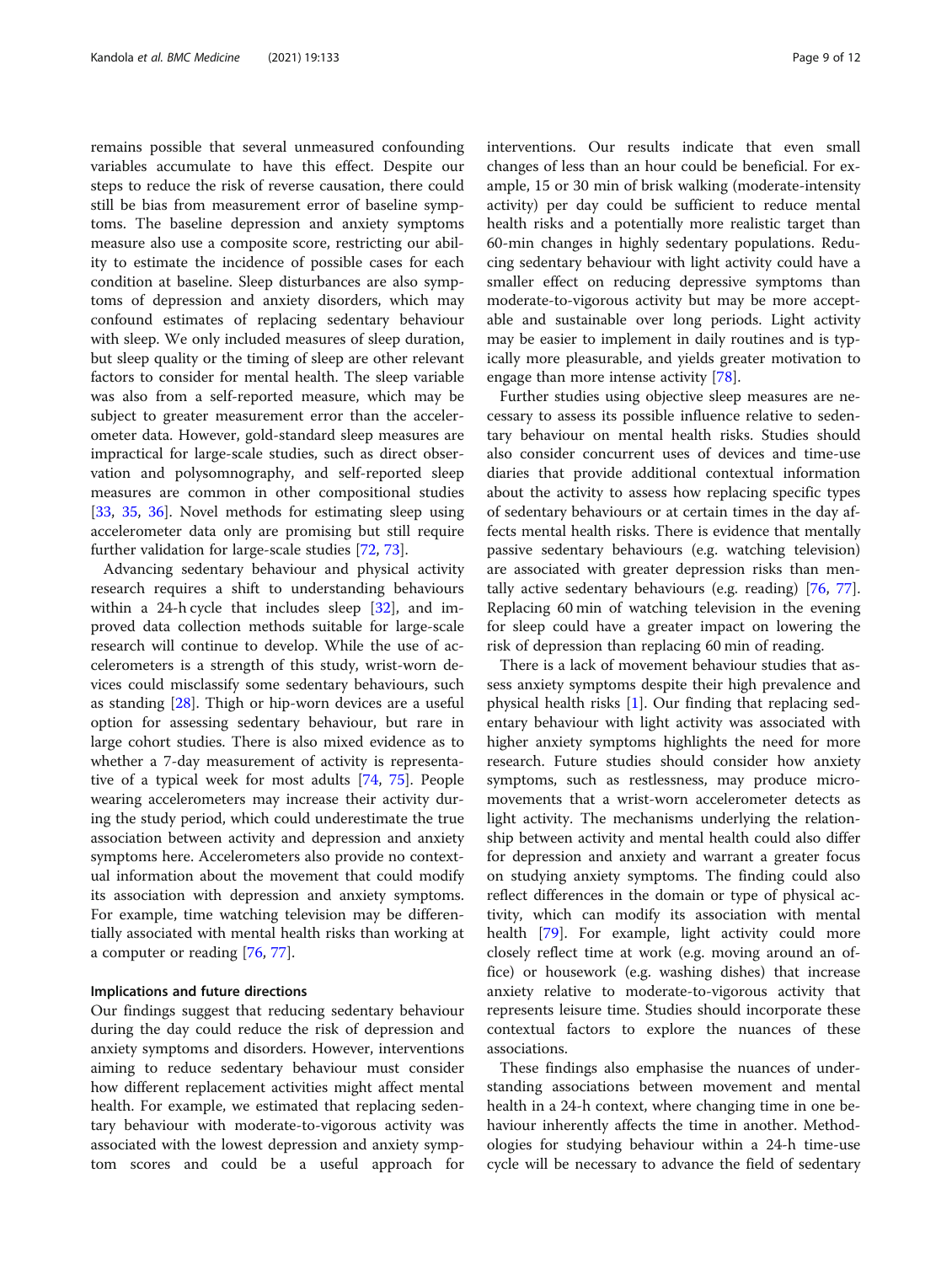<span id="page-9-0"></span>behaviour and physical activity research [[32\]](#page-10-0). Prospective studies should utilise compositional approaches to account for time in other behaviours during the day appropriately and estimate replacement effects instead of only focusing on time in individual movement behaviours without appropriate adjustments. Further evidence from interventional studies will be useful in validating findings from these compositional studies.

# Conclusions

Our findings suggest that sedentary behaviour could be a risk factor for depression and anxiety disorders. More careful consideration of how best to replace sedentary behaviour is warranted. Replacing sedentary behaviour with moderate-to-vigorous activity could reduce the risk of depression and anxiety symptoms, including smaller replacements of less than 60 min. Replacing sedentary behaviour with light activity could be a sustainable and accessible approach for reducing the risk of depressive symptoms. However, whether this extends to anxiety symptoms and the extent to which sleep is beneficial over sedentary behaviour for depression and anxiety risk requires more work.

Advancing the field requires a greater uptake of methods that appropriately account for movement behaviours, including sleep, within a 24-h framework, such as compositional data analysis. There should also be a greater emphasis on assessing anxiety symptoms, which are highly prevalent but receive substantially less attention than depression.

#### Abbreviations

PHQ-9: Patient Health Questionnaire-9; GAD-7: Generalised Anxiety Disorder-7; DAG: Directed acyclic graph; 95% CI: 95% confidence interval; OR: Odds ratio

# Supplementary Information

The online version contains supplementary material available at [https://doi.](https://doi.org/10.1186/s12916-021-02007-3) [org/10.1186/s12916-021-02007-3.](https://doi.org/10.1186/s12916-021-02007-3)

Additional file 1: Contains a flowchart of participants in the study (Figure 1), additional details on the exposure (Methods 1), a graph of our causal assumptions (Figure 2), additional details on compositional data analysis (Methods 2), the outcome distributions (Figures 3 and 4), base model results (Table 1), and sensitivity analyses results (Results 1 and 2).

#### Acknowledgements

We are grateful to all participants and staff involved in UK Biobank. This research is a part of project identification number 51093.

#### Role of funders

No funder played any role in the conception, analyses, or writing of this research.

#### Data sharing

All bone fide researchers can apply to access and use the UK Biobank resource.

# Authors' contributions

AK, DO, BS, BPC, KC, and JH were involved in the original proposal and design of the study. AK and BPC carried out the analysis. AK prepared the original manuscript. AK, DO, BS, BPC, KC, and JH, contributed to the composition and editing of the final manuscript. The author(s) read and approved the final manuscript.

#### Funding

The UK Biobank is funded by the Wellcome Trust, Medical Research Council, Department of Health, Scottish government, Northwest Regional Development Agency, Welsh Assembly government, and British Heart Foundation.

Aaron Kandola is supported by the ESRC (ES/P000592/1). Brendon Stubbs is supported by a Clinical Lectureship (ICA-CL-2017-03-001) jointly funded by Health Education England (HEE) and the National Institute for Health Research (NIHR). Brendon Stubbs is part funded by the NIHR Biomedical Research Centre at South London and Maudsley NHS Foundation Trust. Brendon Stubbs also holds active grants with the Medical Research Council and Guys and St Thomas Charity (GSTT). Brendon Stubbs has received consultancy fees from ASICS Europe BV. Joseph Hayes is supported by the Wellcome Trust (211085/Z/18/Z). David Osborn and Joseph Hayes are supported by the UCLH NIHR Biomedical Research Centre, are also part supported by the NIHR Collaboration for Leadership in Applied Health Research and Care North Thames at Bart's Health NHS Trust. No funding body had any influence on the conception, design, analysis, or production of this manuscript and the views it expresses are not necessarily those of any funding organisations.

#### Availability of data and materials

The corresponding author had full access to the data and takes responsibility for its integrity.

# **Declarations**

# Ethics approval and consent to participate

The authors assert that all procedures contributing to this work comply with the ethical standards of the relevant national and institutional committees on human experimentation and with the Helsinki Declaration of 1975, as revised in 2008. All procedures involving human subjects/patients were approved for the UK Biobank by the North West Multi-centre Research Ethics Committee (11/NW/03820). Written informed consent was obtained from all subjects/patients.

#### Consent for publication

Not applicable.

#### Competing interests

The authors declare that they have no competing interests.

#### Author details

<sup>1</sup> Division of Psychiatry, University College London, Maple House, 149 Tottenham Court Rd, London W1T 7BN, UK. <sup>2</sup>Institute of Mental Health University College London, London, UK. <sup>3</sup>Motivation and Behaviour Program Institute for Positive Psychology and Education, Faculty of Health Sciences, Australian Catholic University, Sydney, Australia. <sup>4</sup>Camden and Islington NHS Foundation Trust, London, UK. <sup>5</sup>Department of Psychological Medicine, Institute of Psychiatry, Psychology, and Neuroscience, King's College London, London, UK. <sup>6</sup>Physiotherapy Department, South London, and Maudsley National Health Services Foundation Trust, London, UK. <sup>7</sup>Department of Psychiatry, Massachusetts General Hospital, Boston, MA, USA. <sup>8</sup>Department of Epidemiology, Harvard T.H. Chan School of Public Health, Boston, MA, USA. <sup>9</sup>Psychiatric & Neurodevelopmental Genetics Unit, Center for Genomic Medicine, Massachusetts General Hospital, Boston, MA, USA. <sup>10</sup>Stanley Center for Psychiatric Research, Broad Institute, Boston, MA, USA.

# Received: 31 January 2021 Accepted: 17 May 2021 Published online: 17 June 2021

#### References

1. World Health Organisation. Depression and other common mental disorders global health estimates. Geneva: World Health Organization; 2017.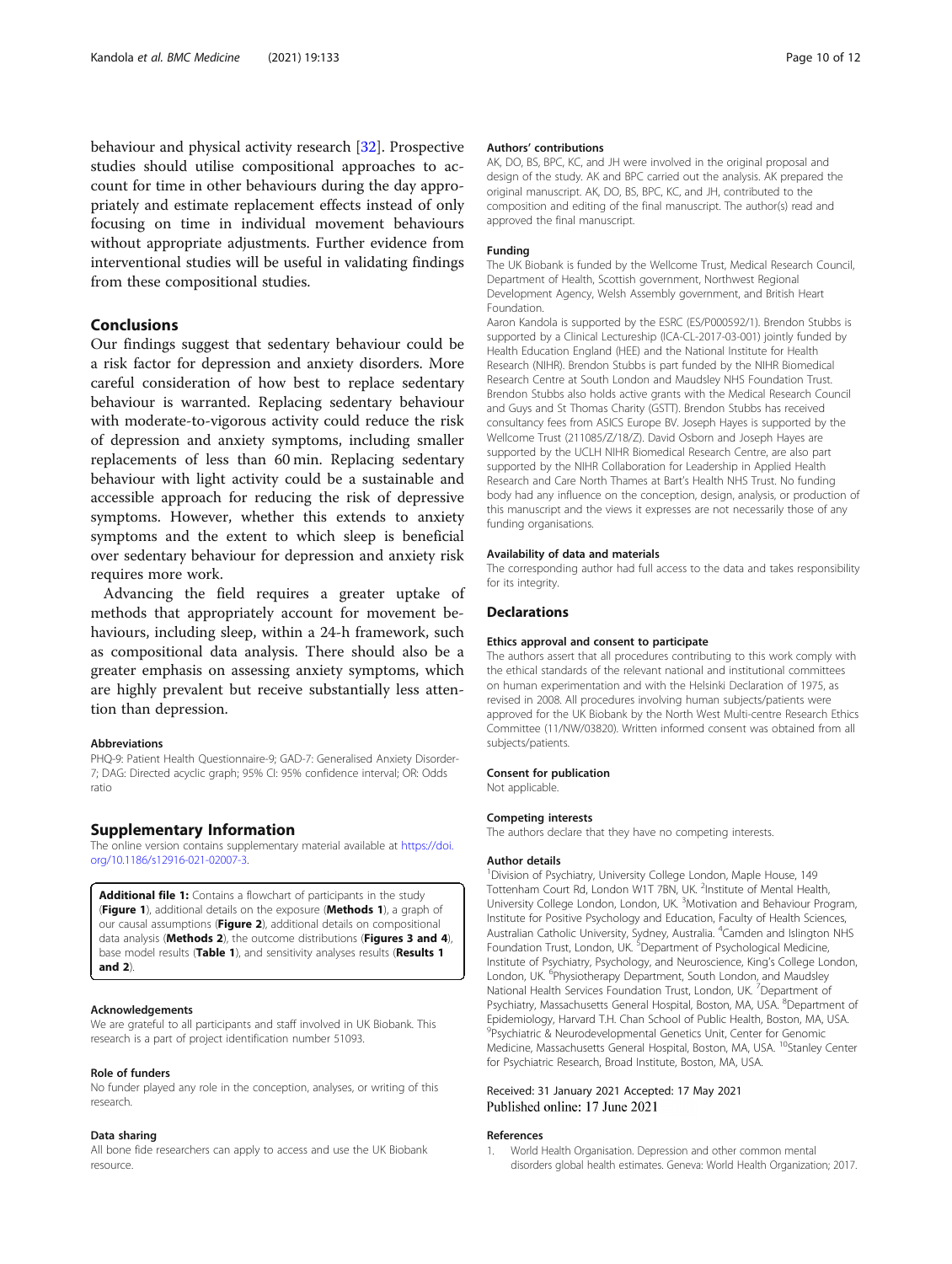- <span id="page-10-0"></span>2. Chisholm D, Sweeny K, Sheehan P, Rasmussen B, Smit F, Cuijpers P, et al. Scaling-up treatment of depression and anxiety: a global return on investment analysis. Lancet Psychiatry. 2016;3(5):415–24. [https://doi.org/10.1](https://doi.org/10.1016/S2215-0366(16)30024-4) [016/S2215-0366\(16\)30024-4](https://doi.org/10.1016/S2215-0366(16)30024-4).
- 3. Batelaan NM, Seldenrijk A, Bot M, van Balkom AJLM, Penninx BWJH. Anxiety and new onset of cardiovascular disease: critical review and meta-analysis. Br J Psychiatry. 2016;208(03):223–31. [https://doi.org/10.1192/bjp.bp.114.1](https://doi.org/10.1192/bjp.bp.114.156554) [56554.](https://doi.org/10.1192/bjp.bp.114.156554)
- Machado MO, Veronese N, Sanches M, Stubbs B, Koyanagi A, Thompson T, et al. The association of depression and all-cause and cause-specific mortality: an umbrella review of systematic reviews and meta-analyses. BMC Med. 2018;16(1):112.
- 5. Walker ER, RE MG, Druss BG. Mortality in mental disorders and global disease burden implications. JAMA Psychiatry. 2015;72(4):334.
- 6. Schuch FB, Vancampfort D, Firth J, Rosenbaum, Ward PB, Silva E, Hallgren Dunn AL, Deslandes Fleck MC, Carvalho AF, Stubbs B, Schuch FB, Vancampfort D, Firth J, Rosenbaum S, Ward PB, et al. Physical activity and incident depression: a meta-analysis of prospective cohort studies. Am J Psychiatry. 2018;(in press)(7):631–48.
- 7. Huang Y, Li L, Gan Y, Wang C, Jiang H, Cao S, et al. Sedentary behaviors and risk of depression: a meta-analysis of prospective studies. Transl Psychiatry. 2020;10:1–10.
- Allen MS, Walter EE, Swann C. Sedentary behaviour and risk of anxiety: a systematic review and meta-analysis. J Affect Disord. 2019;242:5–13. [https://](https://doi.org/10.1016/j.jad.2018.08.081) [doi.org/10.1016/j.jad.2018.08.081.](https://doi.org/10.1016/j.jad.2018.08.081)
- 9. Tremblay MS, Aubert S, Barnes JD, Saunders TJ, Carson V, Latimer-Cheung AE, et al. Sedentary Behavior Research Network (SBRN) – terminology consensus project process and outcome. Int J Behav Nutr Phys Act. 2017; 14(1):75.
- 10. Van Der Ploeg HP, Venugopal K, Chau JY, Van Poppel MNM, Breedveld K, Merom D, et al. Non-occupational sedentary behaviors population changes in the Netherlands, 1975-2005. Am J Prev Med. 2013;44(4):382–7.
- 11. Chau JY, Merom D, Grunseit A, Rissel C, Bauman AE, van der Ploeg HP. Temporal trends in non-occupational sedentary behaviours from Australian Time Use Surveys 1992, 1997 and 2006. Int J Behav Nutr Phys Act. 2012;9(1): 76.
- 12. Du Y, Liu B, Sun Y, Snetselaar LG, Wallace RB, Bao W. Trends in Adherence to the Physical Activity Guidelines for Americans for aerobic activity and time spent on sedentary behavior among US adults, 2007 to 2016. JAMA Netw Open. 2019;2(7):e197597.
- 13. Prince SA, Elliott CG, Scott K, Visintini S, Reed JL. Device-measured physical activity, sedentary behaviour and cardiometabolic health and fitness across occupational groups: a systematic review and meta-analysis. Int J Behav Nutr Phys Act. 2019;16(1):1–15.
- 14. Biswas A, Oh PI, Faulkner GE, Bajaj RR, Silver MA, Mitchell MS, et al. Sedentary time and its association with risk for disease incidence, mortality, and hospitalization in adults. Ann Intern Med. 2015;162(2):123.
- 15. Patterson R, McNamara E, Tainio M, de Sá TH, Smith AD, Sharp SJ, et al. Sedentary behaviour and risk of all-cause, cardiovascular and cancer mortality, and incident type 2 diabetes: a systematic review and dose response meta-analysis. Eur J Epidemiol. 2018;33(9):811–29. [https://doi.org/1](https://doi.org/10.1007/s10654-018-0380-1) [0.1007/s10654-018-0380-1.](https://doi.org/10.1007/s10654-018-0380-1)
- 16. Ekelund U, Brown WJ, Steene-Johannessen J, Fagerland MW, Owen N, Powell KE, et al. Do the associations of sedentary behaviour with cardiovascular disease mortality and cancer mortality differ by physical activity level? A systematic review and harmonised meta-analysis of data from 850 060 participants. Br J Sports Med. 2019;53(14):886–94. [https://doi.](https://doi.org/10.1136/bjsports-2017-098963) [org/10.1136/bjsports-2017-098963.](https://doi.org/10.1136/bjsports-2017-098963)
- 17. Ekelund U, Tarp J, Fagerland MW, Johannessen JS, Hansen BH, Jefferis BJ, et al. Joint associations of accelero-meter measured physical activity and sedentary time with all-cause mortality: a harmonised meta-analysis in more than 44 000 middle-aged and older individuals. Br J Sports Med. 2020; 54(24):1499–506. [https://doi.org/10.1136/bjsports-2020-103270.](https://doi.org/10.1136/bjsports-2020-103270)
- 18. Ekelund U, Steene-Johannessen J, Brown WJ, Fagerland MW, Owen N, Powell KE, et al. Does physical activity attenuate, or even eliminate, the detrimental association of sitting time with mortality? A harmonised metaanalysis of data from more than 1 million men and women. Lancet. 2016; 388(10051):1302–10. [https://doi.org/10.1016/S0140-6736\(16\)30370-1](https://doi.org/10.1016/S0140-6736(16)30370-1).
- 19. Teychenne M, Costigan SA, Parker K. The association between sedentary behaviour and risk of anxiety: a systematic review. BMC Public Health. 2015; 15(1):513.
- 20. Teychenne M, Ball K, Salmon J. Sedentary behavior and depression among adults: a review. Int J Behav Med. 2010;17(4):246–54. [https://doi.org/10.1007/](https://doi.org/10.1007/s12529-010-9075-z) [s12529-010-9075-z](https://doi.org/10.1007/s12529-010-9075-z).
- 21. Zhai L, Zhang Y, Zhang D. Sedentary behaviour and the risk of depression: a meta-analysis. Br J Sports Med. 2015;49(11):705–9. [https://doi.org/10.1136/](https://doi.org/10.1136/bjsports-2014-093613) [bjsports-2014-093613](https://doi.org/10.1136/bjsports-2014-093613).
- 22. Schuch FB, Stubbs B, Meyer J, Heissel A, Zech P, Vancampfort D, et al. Physical activity protects from incident anxiety: a meta-analysis of prospective cohort studies. Depress Anxiety. 2019
- 23. Choi KW, Chen C-Y, Stein MB, Klimentidis YC, Wang M-J, Koenen KC, et al. Assessment of bidirectional relationships between physical activity and depression among adults. JAMA Psychiatry. 2019;76(4):399.
- 24. Gordon BR, McDowell CP, Lyons M, Herring MP. The effects of resistance exercise training on anxiety: a meta-analysis and meta-regression analysis of randomized controlled trials. Sport Med. 2017;47(12):2521–32. [https://doi.](https://doi.org/10.1007/s40279-017-0769-0) [org/10.1007/s40279-017-0769-0](https://doi.org/10.1007/s40279-017-0769-0).
- 25. Stubbs B, Vancampfort D, Rosenbaum S, Firth J, Cosco T, Veronese N, et al. An examination of the anxiolytic effects of exercise for people with anxiety and stress-related disorders: a meta-analysis. Psychiatry Res. 2017;249:102–8.
- 26. Schuch FB, Vancampfort D, Richards J, Rosenbaum S, Ward PB, Stubbs B. Exercise as a treatment for depression: a meta-analysis adjusting for publication bias. J Psychiatr Res. 2016;77:42–51. [https://doi.org/10.1016/j.](https://doi.org/10.1016/j.jpsychires.2016.02.023) [jpsychires.2016.02.023.](https://doi.org/10.1016/j.jpsychires.2016.02.023)
- 27. Bailey AP, Hetrick SE, Rosenbaum S, Purcell R, Parker AG. Treating depression with physical activity in adolescents and young adults: a systematic review and meta-analysis of randomised controlled trials. Psychol Med. 2018;48(7): 1068–83. <https://doi.org/10.1017/S0033291717002653>.
- 28. Prince SA, Cardilli L, Reed JL, Saunders TJ, Kite C, Douillette K, et al. A comparison of self-reported and device measured sedentary behaviour in adults: a systematic review and meta-analysis. Int J Behav Nutr Phys Act. 2020;17:1–17.
- 29. Prince SA, Adamo KB, Hamel M, Hardt J, Connor Gorber S, Tremblay M. A comparison of direct versus self-report measures for assessing physical activity in adults: a systematic review. Int J Behav Nutr Phys Act. 2008;5(1):56.
- 30. Kessler RC, Gruber M, Hettema JM, Hwang I, Sampson N, Yonkers KA. Comorbid major depression and generalized anxiety disorders in the National Comorbidity Survey follow-up. Psychol Med. 2008;38(03):365–74. [https://doi.](https://doi.org/10.1017/S0033291707002012) [org/10.1017/S0033291707002012.](https://doi.org/10.1017/S0033291707002012)
- 31. Dumuid D, Stanford TE, Martin-Fernández JA, Pedišić Ž, Maher CA, Lewis LK, et al. Compositional data analysis for physical activity, sedentary time and sleep research. Stat Methods Med Res. 2018;27(12):3726–38. [https://doi.](https://doi.org/10.1177/0962280217710835) [org/10.1177/0962280217710835.](https://doi.org/10.1177/0962280217710835)
- 32. Rosenberger ME, Fulton JE, Buman MP, Troiano RP, Grandner MA, Buchner DM, et al. The 24-hour activity cycle: a new paradigm for physical activity. Med Sci Sports Exerc. 2019;51(3):454–64. [https://doi.org/10.1249/MSS.](https://doi.org/10.1249/MSS.0000000000001811) [0000000000001811](https://doi.org/10.1249/MSS.0000000000001811).
- 33. Chastin SFM, Palarea-Albaladejo J, Dontje ML, Skelton DA. Combined effects of time spent in physical activity, sedentary behaviors and sleep on obesity and cardio-metabolic health markers: A novel compositional data analysis approach. Plos One. 2015;10(10):e0139984.
- 34. Curtis RG, Dumuid D, Olds T, Plotnikoff R, Vandelanotte C, Ryan J, et al. The association between time-use behaviors and physical and mental wellbeing in adults: a compositional isotemporal substitution analysis. J Phys Act Heal. 2020;17(2):197–203. [https://doi.org/10.1123/jpah.2018-0687.](https://doi.org/10.1123/jpah.2018-0687)
- 35. del Pozo CB, Alfonso-Rosa RM, McGregor D, Chastin SF, Palarea-Albaladejo J, del Pozo Cruz J. Sedentary behaviour is associated with depression symptoms: compositional data analysis from a representative sample of 3233 US adults and older adults assessed with accelerometers. J Affect Disord. 2020;265:59–62.
- 36. McGregor DE, Carson V, Palarea-Albaladejo J, Dall PM, Tremblay MS, Chastin SFM. Compositional analysis of the associations between 24-h movement behaviours and health indicators among adults and older adults from the Canadian health measure survey. Int J Environ Res Public Health. 2018;15(8): 1779.
- 37. Lubans DR, Hesketh K, Cliff DP, Barnett LM, Salmon J, Dollman J, et al. A systematic review of the validity and reliability of sedentary behaviour measures used with children and adolescents. Obes Rev. 2011;12(10):781– 99. [https://doi.org/10.1111/j.1467-789X.2011.00896.x.](https://doi.org/10.1111/j.1467-789X.2011.00896.x)
- 38. Ainsworth B, Cahalin L, Buman M, Ross R. The current state of physical activity assessment tools. Prog Cardiovasc Dis. 2015;57(4):387–95. [https://doi.](https://doi.org/10.1016/j.pcad.2014.10.005) [org/10.1016/j.pcad.2014.10.005.](https://doi.org/10.1016/j.pcad.2014.10.005)